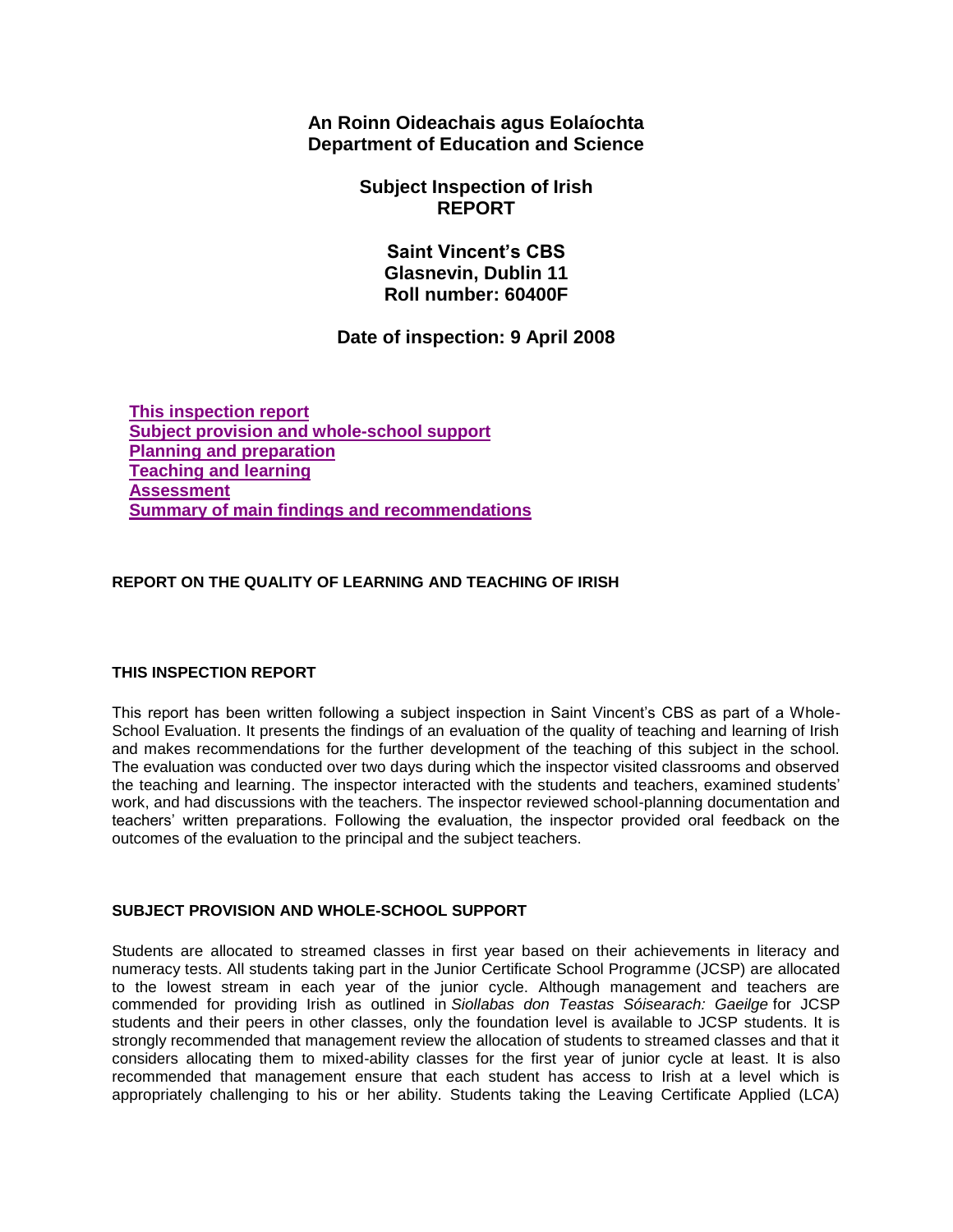study *Gaeilge Chumarsáideach* in the first year of the programme. This provision is praiseworthy because it creates continuity in their learning from junior to senior cycle.

The time allocated to Irish on the school timetable is satisfactory for all classes except those focused on the JCSP, at present. It is recommended that the same number of class-periods be allocated to all juniorcycle classes, because all of the students are studying the same syllabus and in order to ensure equal opportunities. Apart from classes which are focused on the JCSP, the distribution of Irish classes throughout the week is commended because students are provided with a regular daily input in the language.

There were four teachers of Irish in the school at the time of the inspection, three of them having Irish in their degrees. The teachers' competence in Irish for the purpose of teaching was satisfactory in most cases. Where a teacher's competence in Irish is not satisfactory, it is recommended that management should provide suitable support to help the teacher develop his or her language skills. In addition, management is strongly advised to encourage and support the teachers in availing themselves of professional development opportunities based on methodologies and other aspects of the language, as provided by the Second-Level Support Service for Irish, for example.

The variety and range of aids and resources available for the teaching and learning of Irish were very limited. It is recommended that the teachers plan to increase the range of resources available for Irish and that they submit applications to the management to make televisions and overhead projectors available to the department, as well as extra CDs and DVDs. It would be very helpful if one or two dedicated classrooms were provided for Irish, so that teachers would have easier access to the aids and resources they need for their classes. A further advantage of such an arrangement would be that an environment could be created in the school which would be supportive of the learning of Irish.

A high percentage of the total number of students in the school had exemptions from Irish in accordance with the provisions of Circular M10/94. It was reported that the vast majority of those students had received their education outside the state until they were eleven years old. Learning-support programmes, or other school subjects at senior cycle, are provided for students who are exempt while Irish classes are in progress. It was also reported that students who are exempt but who remain in class with their peers while Irish is being taught, are encouraged to study the language. These arrangements are commended.

Events and competitions were organised for *Seachtain na Gaeilge* to provide experience of the language for the students outside of formal classes. It is worth mentioning that a prize-giving occasion was being organised in the school for competition-winners at the time of the evaluation. The teachers are commended for their work in this area. It is recommended that an account of the events and the competitions be included in the plan for Irish. Teachers should also bear in mind that such activities need not be confined to national events and festivals only.

### **PLANNING AND PREPARATION**

The school is engaged with the school-development planning process. A department of Irish has been established and one of the teachers acts as co-ordinator. The department of Irish holds formal meetings four times a year and they also hold informal meetings. Students' progress, general planning-matters concerning each year group and selection of textbooks are the main topics on the agenda for these meetings. Minutes of the formal meetings are kept and made available to management. This practice is commended.

Attention must now be focused on planning for the subject and a comprehensive plan developed for Irish as part of the school curriculum. As part of this work, it is recommended that: aims and objectives be set out for Irish in the school and that these serve the needs of the students and the syllabuses; a framework of expected learning outcomes at different stages be laid out and that these should be based on the language functions referred to in the syllabuses, and on the various language skills; the plans for the year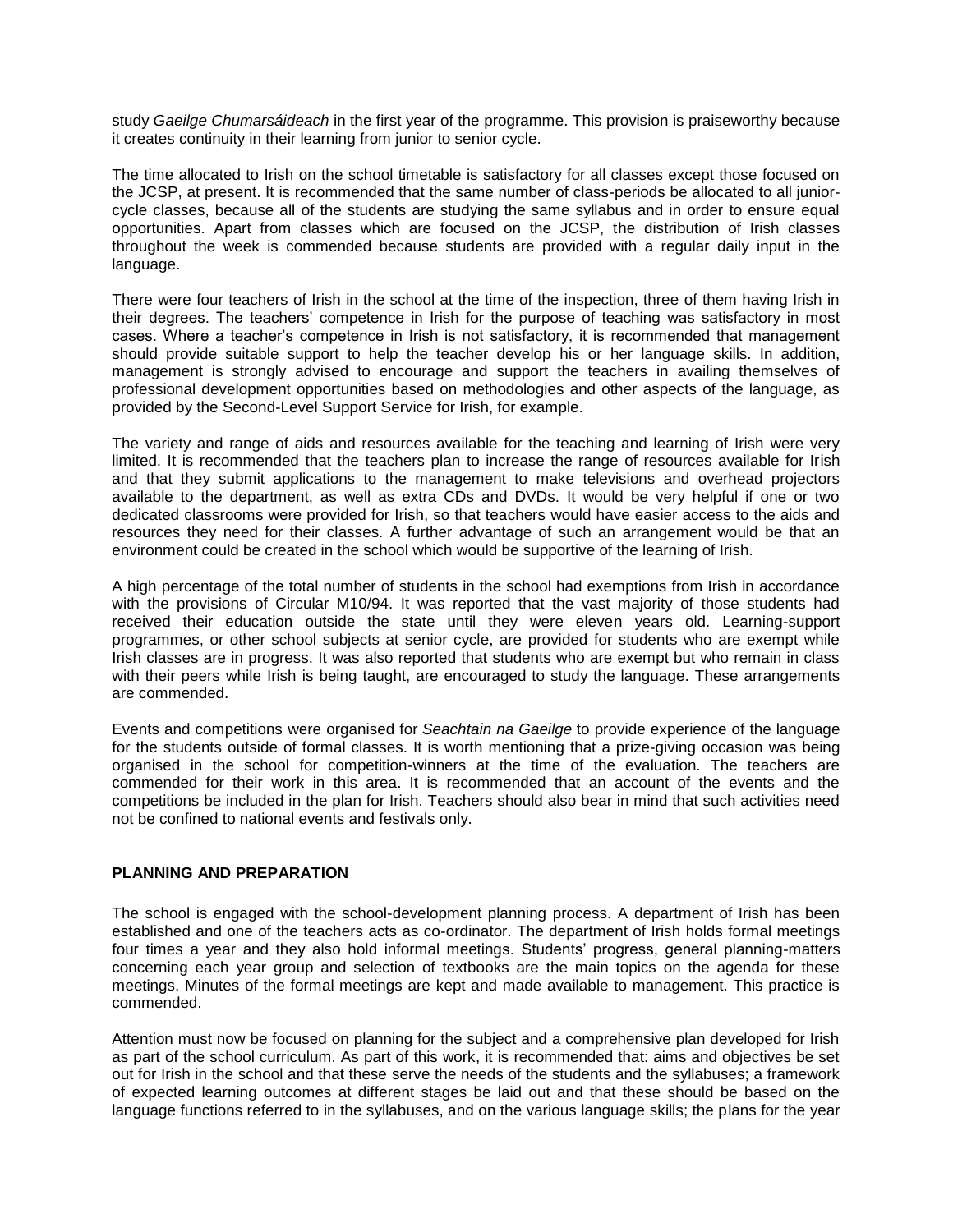groups should indicate integration in the development of the different language skills and the various aspects of the courses, including language and cultural awareness; the plan should include an account of the teaching and learning methodologies and strategies to be used to achieve the expected learning outcomes, including information and communication technology (ICT), the assessment methods to be used and differentiation strategies; the plan should include an account of the aids and resources available for Irish; the plan should indicate how the needs of the JCSP and of the LCA programmes would be met, as well as an account of the co-curricular and extra-curricular events organised to support student learning. It is further recommended that the plan should contain evidence that it is being monitored and reviewed regularly.

The good level of planning and preparation undertaken in some cases ensured that the classes were well structured and had clear aims and objectives. It is recommended that these good practices be more widely adopted.

### **TEACHING AND LEARNING**

The roll was called and students answered in Irish at the start of some of the classes observed. This is good practice and it is recommended that it be adopted as normal practice at the start of all classes. It is also recommended that a few minutes be spent at the opening of classes on conversation in Irish on topics of general interest, while the students are settling down, having come from situations in which another language was the medium of communication. It would be worthwhile, as part of this conversation, to encourage students to give the day and date in Irish, as was done in a certain case observed. To support this work, it is recommended that the teachers of Irish plan for the everyday classroom language required by the students and that, as part of their learning programme, the students be enabled to use that language.

Irish was to the fore as a medium of instruction in some of the classes observed. It is strongly recommended that the target language be more consistently used in classes.

Work was undertaken, in the classes observed, on a range of topics which accorded with the syllabuses. In most cases, the students were informed of the class content at the outset. It is recommended that this be further developed and that the expected learning outcomes would be shared with the students. This would enhance their understanding of their learning. It is also recommended that the teacher list the expected learning outcomes, and the tasks to be undertaken, on the whiteboard and that a few minutes be set aside at the end of class to allow the students to reflect on what they have learnt. In a few cases, the tasks undertaken by students during class were based on a common theme. This is good practice which helps, when well-organised, to reinforce learning, to cater for different learning styles and to integrate the development of the various language skills, as recommended. It is recommended that this practice be more widely adopted. The differentiation in presentation of content, as observed in one case, was particularly praiseworthy. There was an obvious emphasis, in this case, on adapting the material to the learning needs of the students, so that they could progress according to their individual abilities. It is recommended that this good practice be further developed and adopted in other classes.

Effective use was made of the whiteboard in a few cases, to record key-words, phrases and answers. Particularly praiseworthy are those instances in which the material was well-organised on the whiteboard and in which it was a valuable support to students as they undertook various tasks. Students in all classes undertook the tasks on an individual basis. It is recommended that pair-work and group-work be also used, to create authentic communicative situations and to foster co-operative learning among the students. It is furthermore recommended that a clear time-limit be set for tasks and that students be made aware of this, as was done in a certain case. It is also recommended that teachers use authentic texts from the broadcasting and print media, to present Irish to the students as a living modern language.

It was evident in the majority of the classes that teachers relied on translation to English to explain vocabulary to the students or to check their understanding of the material. It is recommended that this practice be avoided and that strategies such as mime, gesticulation and word-recognition skills, for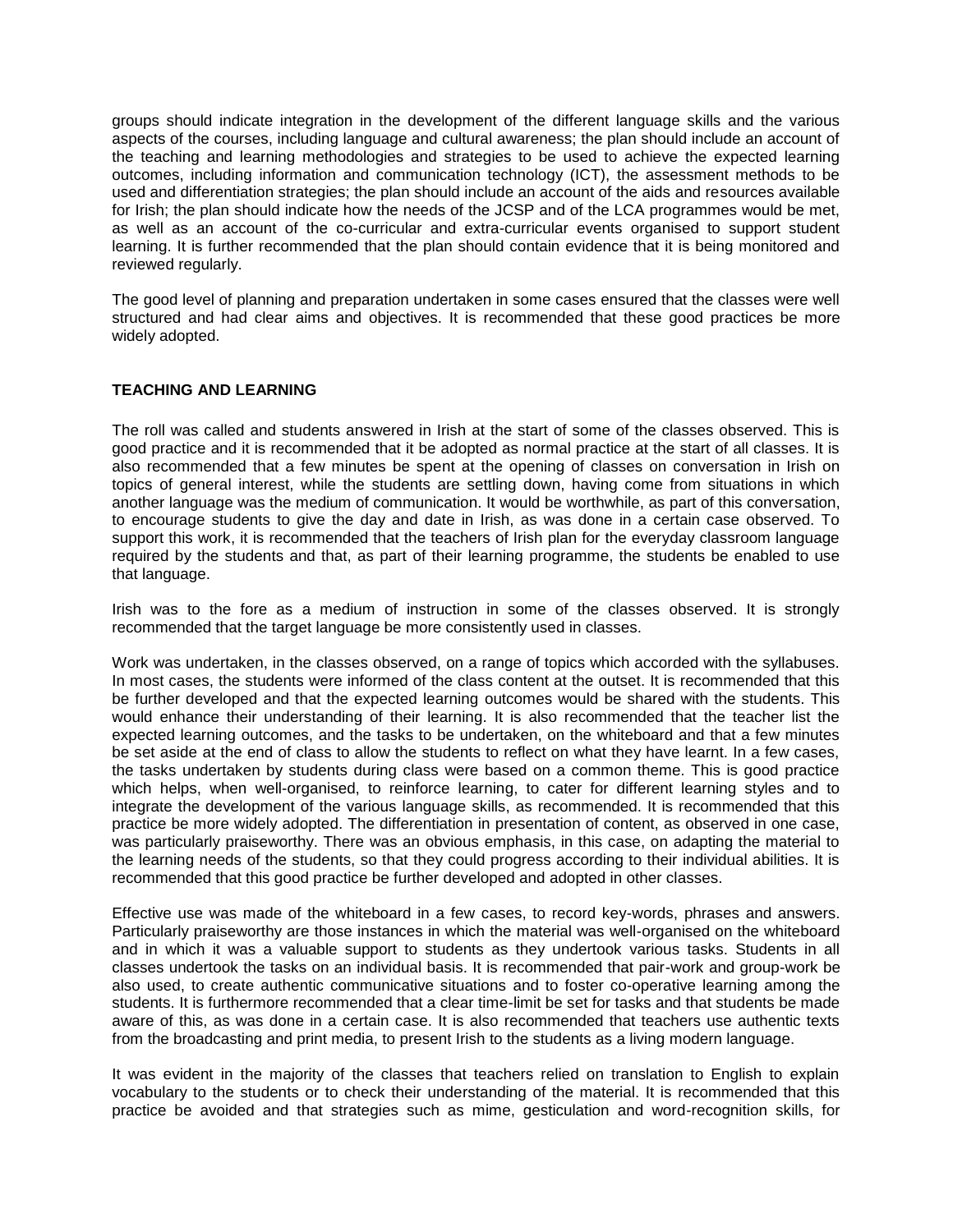example, be used instead; these methodologies would better facilitate students in their language acquisition and, in the process, would enhance the use of Irish in class. Work on grammar was integrated into the content of classes and in a manner that suited students' ability-levels. This is good practice.

There was a collaborative atmosphere, which was supportive of learning, in the classes observed. The teachers moved around in the classrooms, helping individual students. Students were praised for their efforts and, in this context, teachers should remember that students understand words of praise in Irish as readily as those in English used in a good number of classes. Questions were posed to individual students in most cases and this helped to ensure participation in the classwork. The use of questioning challenges students in their learning according to their ability-level, and this strategy should be further developed.

## **ASSESSMENT**

Assessment of students' work is based on their participation in class, on homework in certain cases, as well as on class tests and house examinations. The classes taking state examinations sit 'mock' examinations in the second term of their examination-year. House examinations are conducted twice a year and formal reports on students' achievements in those examinations are sent home to parents and guardians. Assessment is an integral part of teaching and learning, an element of which is homework. Homework was checked and assigned in a few of the classes observed. It is recommended that it should be the norm to set and correct homework. Considering that a whole range of language skills must be developed, homework need not be based exclusively on written work or on memorising material. Students should also be empowered to organise and keep order on their work and supported in achieving that objective. It is strongly recommended that it is ensured that JCSP profiling statements are appropriately completed in the case of all students and that examples of students' work on the key assignments of the LCA programme be readily available.

Account is taken of all the language skills in the results of house examinations for Transition Year, fifth and sixth years. This practice is highly commended and it is recommended that it be more widely used, so that it would become normal practice to include assessment of all the language skills when assessing the work of students in all year groups. The assessment of Irish in the school would then correspond more closely with the aims and objectives of the syllabuses.

In the case of a minority of the classes observed, regular correction had been done on students' work in the copybooks examined. Notes of praise for students' efforts were occasionally included. It is recommended that the teachers of Irish agree an approach to corrections based on assessment for learning (AfL/McF). Such an approach should acknowledge students for work well or correctly done and offer guidance on how to improve it. Further information on AfL is available at [www.ncca.ie.](http://www.ncca.ie/)

It was noted that in some cases positive comments on students' behaviour and work were included in a small number of the student journals reviewed. This is good practice and it is recommended that it be more widely used to support students' learning in class.

## **SUMMARY OF MAIN FINDINGS AND RECOMMENDATIONS**

The following are the main strengths identified in the evaluation:

- The amount of time allocated to Irish for most of the classes is satisfactory.
- Irish as outlined in *Siollabas don Teastas Sóisearach: Gaeilge* is provided for all students in the junior cycle.
- The department of Irish is established on a formal basis, one of the teachers acts as co-ordinator and the management allocates time for formal meetings.
- In the case of Transition Year, fifth and sixth years, all the language skills are assessed.